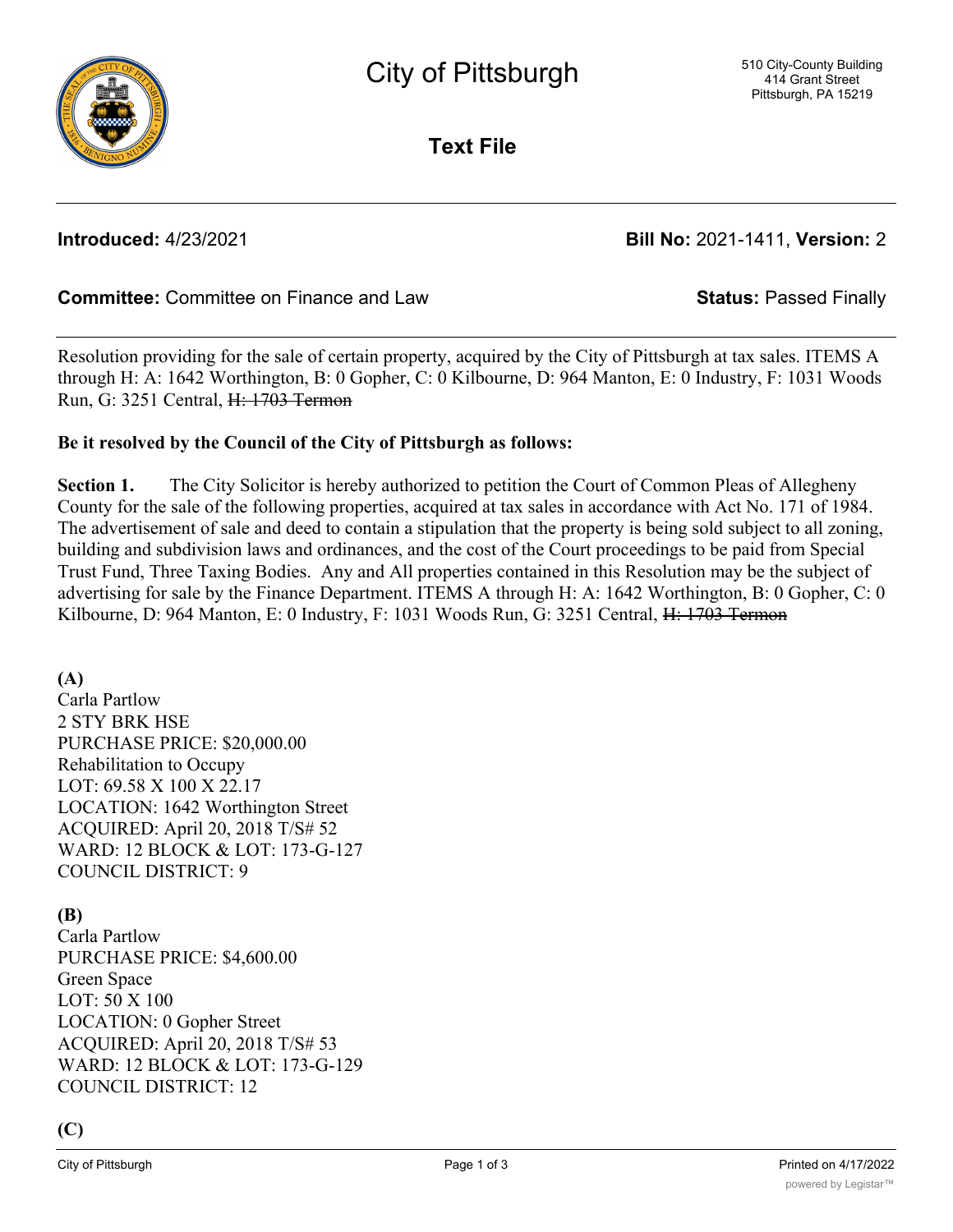# **Introduced:** 4/23/2021 **Bill No:** 2021-1411, **Version:** 2

### **Committee:** Committee on Finance and Law **Status:** Passed Finally

Mikal Merlina PURCHASE PRICE: \$11,300.00 Green Space LOT: 24 X 100 LOCATION: 0 Kilbourne Street ACQUIRED: April 20, 2018 T/S# 76 WARD: 15 BLOCK & LOT: 56-G-309 COUNCIL DISTRICT: 5

# **(D)**

Robert Ferrang PURCHASE PRICE: \$5,000.00 Green Space LOT: 25 X 147.50 LOCATION: 964 Manton Way ACQUIRED: August 17, 2018 T/S# 135 WARD: 18 BLOCK & LOT: 14-G-278 COUNCIL DISTRICT: 3

# **(E)**

Robert Ferrang PURCHASE PRICE: \$5,000.00 Green Space LOT: 25 X 147.50 LOCATION: 0 Industry Street ACQUIRED: August 17, 2018 T/S# 136 WARD: 18 BLOCK & LOT: 14-G-280 COUNCIL DISTRICT: 3

# **(F)**

James Cowan, Jr PURCHASE PRICE: \$6,700.00 Build Garage LOT: 39 X AVG 110 X 41 RR LOCATION: 1031 Woods Run Avenue ACQUIRED: September 1, 2017 T/S# 118 WARD: 27 BLOCK & LOT: 76-F-48 COUNCIL DISTRICT: 1

# **(G)**

James Cowan, Jr PURCHASE PRICE: \$3,800.00 Demolish House and Build Garage